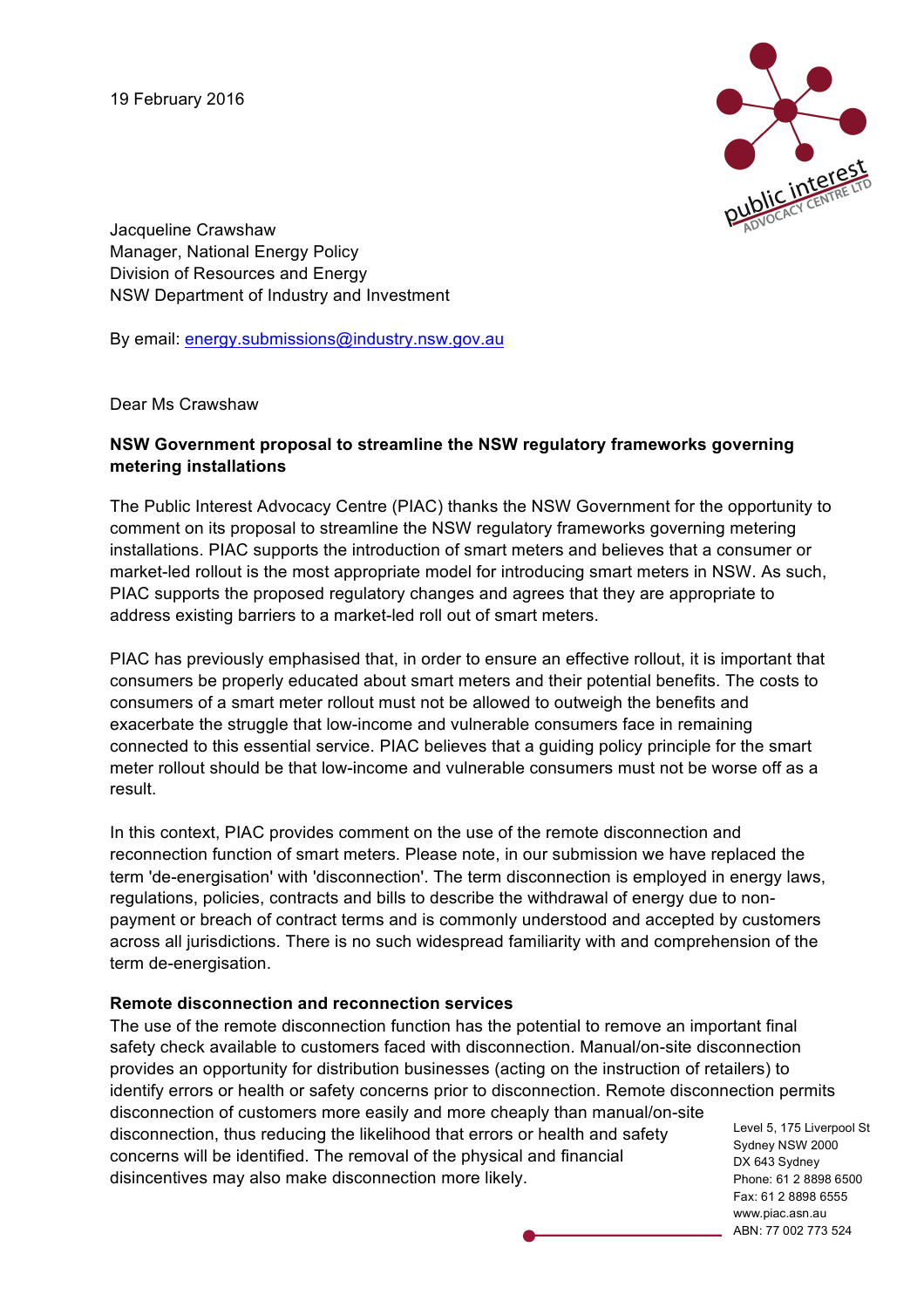In light of the safety risks associated with disconnection and reconnection where there are life support arrangements in place or where electricians are undertaking planned work, PIAC agrees with the Consultation Paper that additional requirements should be placed on retailers.<sup>1</sup>

The current practice in Victoria is for retailers to enter into an MOU with the safety regulator. The MOU requires retailers to develop a process and script before undertaking remote disconnection and reconnection services.

PIAC notes that consumer advocates in Victoria have begun to question whether remote disconnection is too easy for retailers, contributing to more disconnections than should be expected. PIAC understands that the intention of the MOU process was to use the most lighthanded form of regulation possible to achieve the appropriate level of consumer protection. In light of the Victorian experience, it appears to PIAC that direct measures are more appropriate to ensure that customers are appropriately serviced and do not suffer detriment.

Accordingly, PIAC recommends that the NSW Government create a direct regulatory obligation on retailers in relation to the actions they must take when undertaking remote reconnection and disconnection services. PIAC believes that this approach appropriately addresses the safety risks and is the approach that will best ensure an adequate and consistent standard of practice. PIAC is of the view that the regulatory burden involved in both developing and monitoring compliance with a single set of standards is less than that of developing and monitoring a range of individual standards and processes.

In terms of what the direct obligation may include, we draw the NSW Government's attention to the New Zealand jurisdiction, where there is an obligation on retailers in the form of a Guideline that deals specifically with vulnerable groups. The New Zealand Electricity Authority is responsible for monitoring compliance with guidelines around arrangements to assist medically dependent and vulnerable consumers. The *Guideline on arrangements to assist medically dependent consumers<sup>2</sup>* is particularly relevant, and articulates the Electricity Authority's expectations of electricity retailers in respect of medically dependent consumers (MDCs). It represents a minimum standard that the Authority expects retailers to meet. However, retailers may choose to design alternative methods for assisting MDCs, so long as retailers meet or exceed the minimum standards.

The requirements include:

- Regular communication to all consumers on their payment options
- Arranging debt recovery in a time-frame that avoids an adverse credit situation for the retailer and minimises hardship for the consumer
- Ensuring consumers enter into the most appropriate contracts for their needs
- Providing consumers the opportunity to identify themselves as potentially vulnerable
- Consulting, with the consumer's consent, with Work and Income to assist vulnerable consumers unable to pay
- A visit to the consumer's home before the final disconnection takes place.

The requirements address the particular risks faced by vulnerable groups of consumers by requiring extra steps to be taken in relation to those consumers, including extra steps to be taken prior to disconnection. These are the types of steps that PIAC considers relevant and

 <sup>1</sup> NSW Department of Industry, *Smart meters: Removing regulatory barriers and maintaining* 

*consumer safety for a market-led roll out of smart meters in New South Wales, January 2016, p 5.*<br>New Zealand Electricity Authority, *Guideline on arrangements to assist medically dependent consumers*, November 2010, available online at: http://www.ea.govt.nz/operations/retail/retailers/retailer obligations/medically-dependant-and-vulnerable-customers/